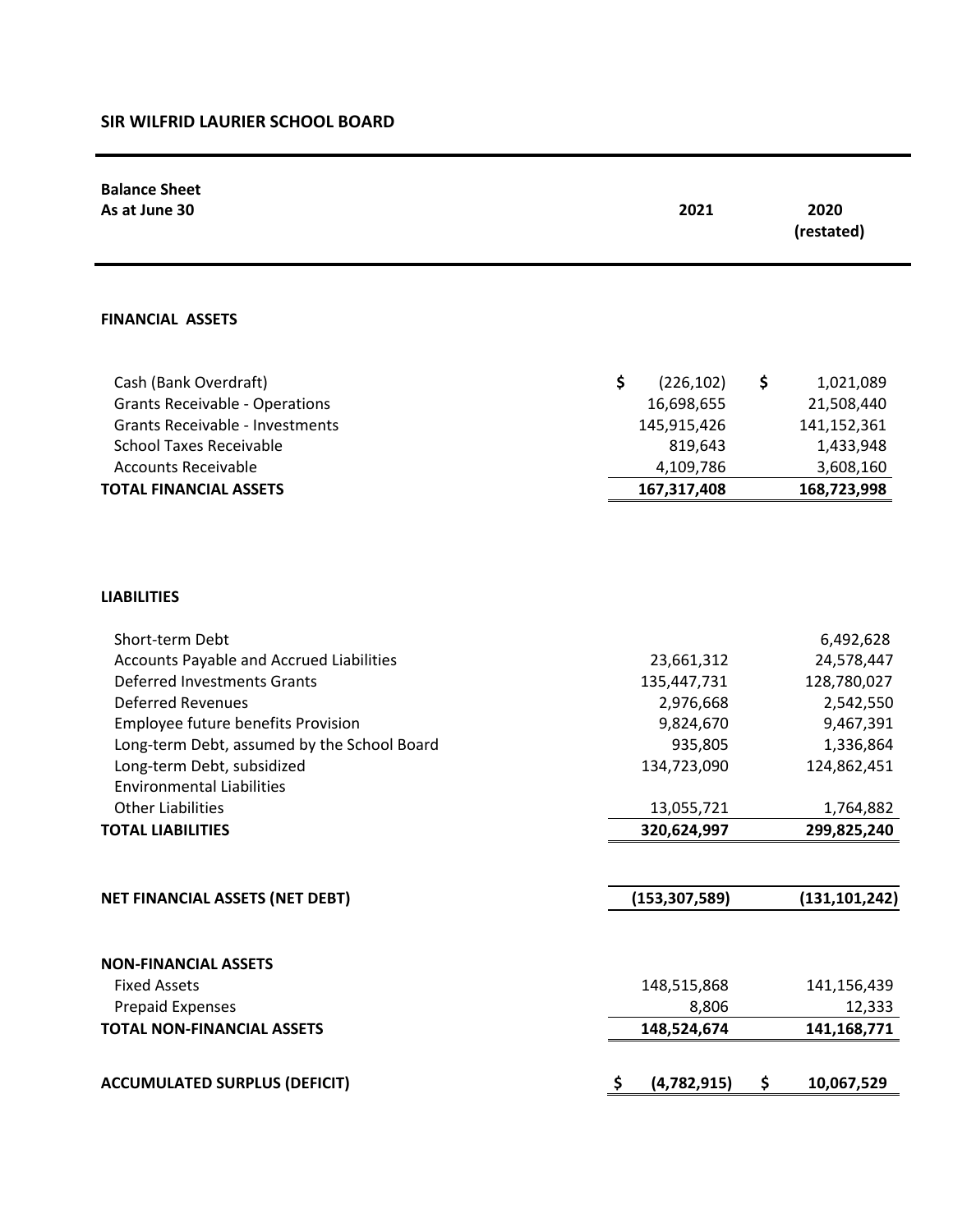## **SIR WILFRID LAURIER SCHOOL BOARD**

| Income statement<br>For the period ended June 30                   | 2021 |                      |    | 2020<br>(restated)   |  |
|--------------------------------------------------------------------|------|----------------------|----|----------------------|--|
|                                                                    |      |                      |    |                      |  |
| <b>REVENUES</b>                                                    |      |                      |    |                      |  |
| <b>Operating Grants</b>                                            | \$   | 158,554,463          | \$ | 145,962,819          |  |
| <b>Investments Grants</b><br><b>Other Grants and Contributions</b> |      | 574,006<br>1,078,926 |    | 158,183<br>1,254,373 |  |
| <b>Taxation Revenue</b>                                            |      | 9,647,726            |    | 14,411,002           |  |
| <b>Tuition and Fees</b>                                            |      | 1,734,816            |    | 1,964,553            |  |
| Goods and Services Revenue                                         |      | 6,214,236            |    | 6,111,522            |  |
| <b>Other Revenues</b>                                              |      | 1,702,439            |    | 2,721,811            |  |
| Depreciation of deferred revenues related                          |      |                      |    |                      |  |
| to the acquisition of fixed assets                                 |      | 7,760,465            |    | 6,864,693            |  |
| <b>TOTAL REVENUES</b>                                              |      | 187,267,077          |    | 179,448,956          |  |
|                                                                    |      |                      |    |                      |  |
| <b>EXPENSES</b>                                                    |      |                      |    |                      |  |
| <b>Educational Activities</b>                                      |      | 101,451,288          |    | 94,945,372           |  |
| <b>Educational Support Activities</b>                              |      | 32,348,833           |    | 30,752,948           |  |
| <b>Complementary Services</b>                                      |      | 18,625,959           |    | 16,696,819           |  |
| <b>Administrative Activities</b>                                   |      | 8,889,586            |    | 8,445,436            |  |
| <b>Buildings and Equipment</b>                                     |      | 20,562,581           |    | 18,524,393           |  |
| <b>Other Related Activities</b>                                    |      | 19,881,994           |    | 9,755,747            |  |
| Variation in Employee Future Benefits Provision                    |      | 357,280              |    | (636, 927)           |  |
| Loss (gain) on disposal of Fixed Assets                            |      |                      |    |                      |  |
| <b>TOTAL EXPENSES</b>                                              |      | 202,117,521          |    | 178,483,788          |  |
|                                                                    |      |                      |    |                      |  |
| <b>SURPLUS (DEFICIT)</b>                                           | S    | (14,850,444)         | \$ | 965,168              |  |